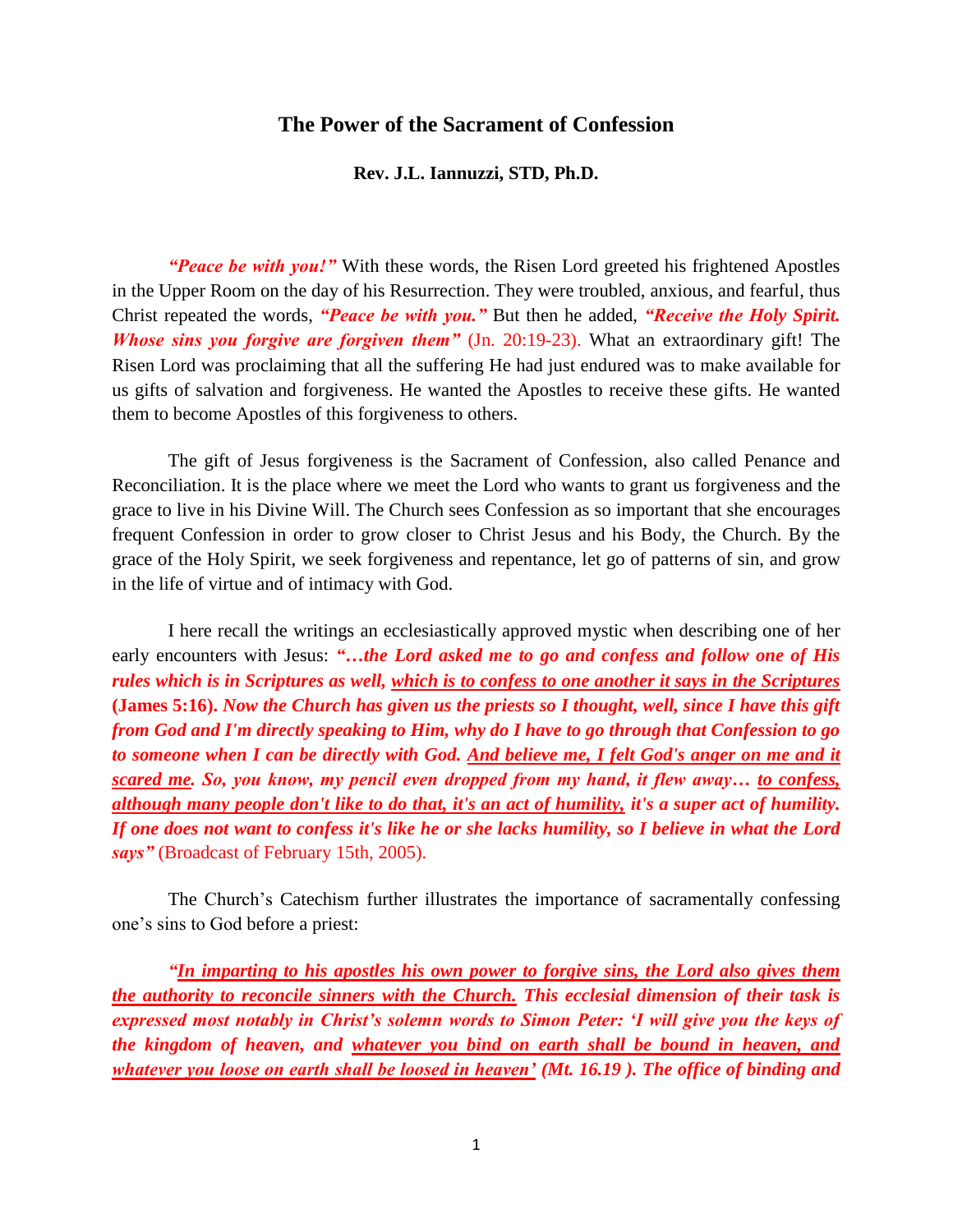## *loosing which was given to Peter was also assigned to the college of the apostles united to its head"* **(CCC, 1444).**

It has been related that St. Padre Pio spoke to a recently-widowed woman; her husband had left her and their two children to live with another woman for over three years. Suddenly cancer had taken his life. He consented to receive the last sacraments before his death, after many pressing appeals. The woman asked: "Where is his soul. Padre? I haven't slept, worrying." "Your husband's soul is condemned forever," Padre Pio responded. The woman replied: "Condemned?" Padre Pio sadly nodded. "When receiving the last Sacraments, he concealed many sins. He had neither repentance nor a good resolution. He was also a sinner against God's mercy, because he said he always wanted to have a share of the good things in life and then have time to be converted to God" (Dorothy Gaudiose, Prophet of the People, Alba House, NY, NY. p. 158).

This episode accentuates the importance confessing "all" sins before a priest, as the deliberate withholding on one sin renders the entire confession invalid.<sup>1</sup>

While acknowledging that God has given to us the opportunity to confess our sins before a priest, some may yet ask, *"Why must I confess if I am not aware of having committed any grave or mortal sins"?* In answer, St. John's Gospel reveals, *"If we say, 'We are without sin,' we deceive ourselves, and the truth is not in us. If we acknowledge our sins, he is faithful and just and will forgive our sins and cleanse us from every wrongdoing. If we say, 'We have not sinned,' we make him a liar, and his word is not in us"* (1 Jn. 1:8-10). St. Augustine also notes that although Baptism removes Original Sin, "concupiscence" remains in the baptized, which is an inclination that leads us to sin. While in infants concupiscence does not produce any harm, in adults concupiscence must be combated with humility, Confession and works of mercy. $2$  It would do us well to remember that the Sacrament of Confession not only erases sins, but it infuses in us a positive strength by virtue of the "sacramental grace" it bestows, which enables us to more easily overcome temptation, advance in holiness and obtain greater merit in heaven. The greatest saints, who were filled with the love of God and have avoided mortal sins, confessed frequently, as they were keenly aware of the great benefits that derive from this Sacrament.

 $\overline{\phantom{a}}$ 

<sup>&</sup>lt;sup>1</sup> The Catholic Catechism, article 1456 affirms: "Confession to a priest is an essential part of the Sacrament of *Penance: 'All mortal sins of which penitents after a diligent self-examination are conscious must be recounted by them in Confession…' When Christ's faithful strive to confess all the sins that they can remember [mortal and venial], they undoubtedly place all of them before the divine mercy for pardon. But those who fail to do so and knowingly withhold some, place nothing before the divine goodness for remission through the mediation of the priest, "for if the sick person is too ashamed to show his wound to the doctor, the medicine cannot heal what it does not know".* 

In this article of the Catholic Catechism relates that the *deliberate* withholding of grave or venial sins renders the confession invalid. So should one, out of fear, shame or scrupulosity, refuse to open oneself up to the confessor, he has the authority to exhort the penitent to transparency and, should they refuse, delay their absolution. St. Padre Pio, who enjoyed the gift of introspection, occasionally refused certain individuals absolution for such reasons.

<sup>2</sup> Augustine, *pec. mer.* 2.4.4*, CSEL* 60.73-75; *PL* 44.152-153; *NBA* 17/1.120-122.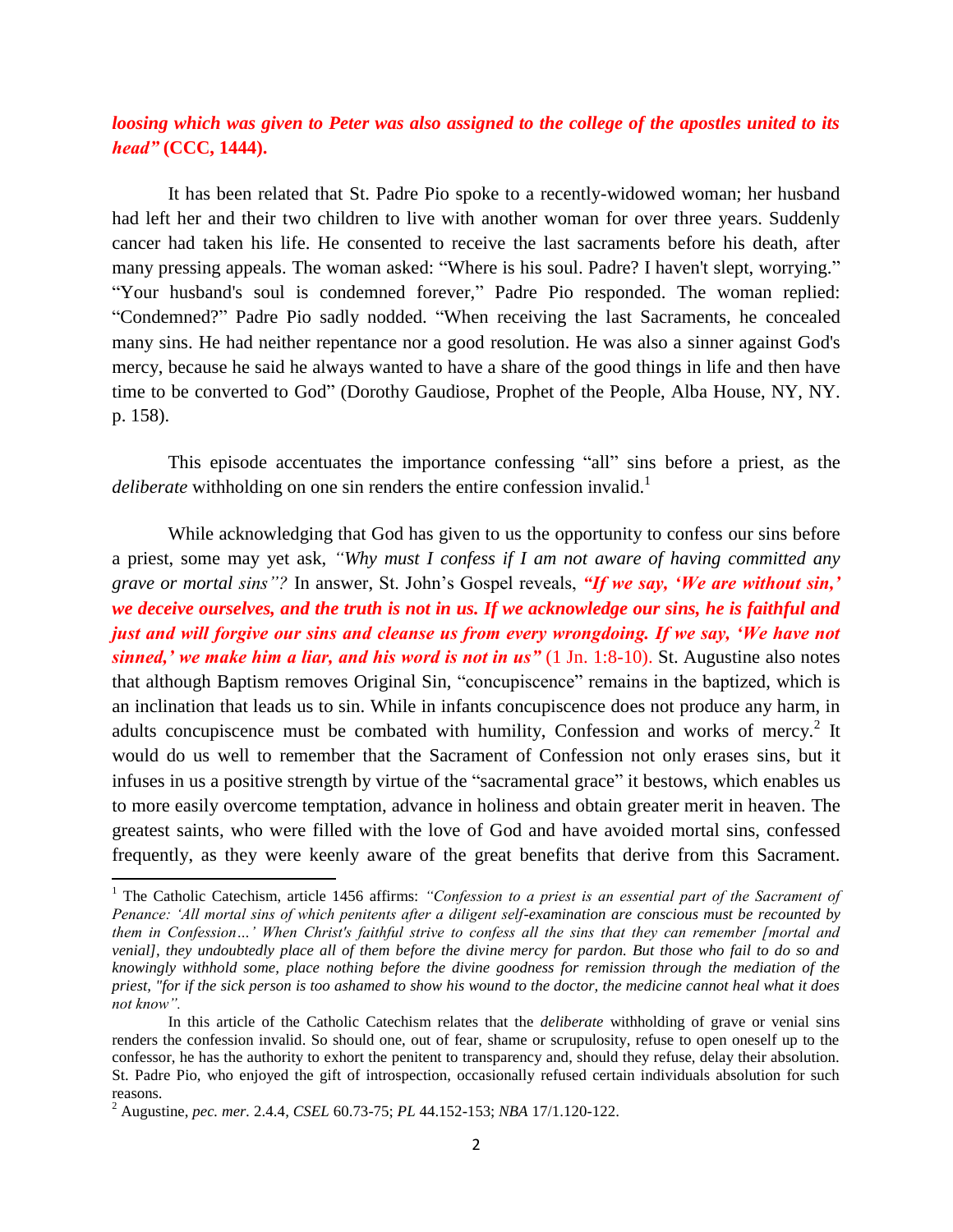Indeed, Jesus reveals to St. Faustina Kowalska that sacramental Confession extends to us the great benefit of a personal, life-giving encounter with Jesus Himself:

*"Daughter, when you go to confession, to this fountain of My mercy, the Blood and Water which came forth from My Heart always flows down upon your soul and ennobles it. Every time you go to confession, immerse yourself entirely in My mercy, with great trust, so that I may pour the bounty of My grace upon your soul. When you approach the confessional, know this, that I Myself am waiting there for you. I am only hidden by the priest, but I myself act in your soul. Here the misery of the soul meets the God of mercy. Tell souls that from this fount of mercy souls draw graces solely with the vessel of trust. If their trust is great, there is no limit to My generosity. The torrents of grace inundate humble souls"* **(Diary of Divine Mercy, entry 1602).**

That we all stand in need of God's forgiveness through Confession is also accentuated in the message of Sept. 14, 1992 in the ecclesiastically approved private revelations bearing the "imprimatur" and "nihil obstat" in which Jesus reveals, *"there is not a good man left, no, not one really,<sup>3</sup> there is not one who understands; since all of you are under sin's dominion... I have come to you to offer you a free Gift: the Gift of My Love… allow Me to uproot all that is not Me in your heart, you will never see how today My Holy Spirit seeks in you more than any time: reconciliation and unity; I have shown you how to unite; unity will be in your heart; reconciliation will be in the heart and not by a signed treaty… learn that My Sacred Heart seeks from you: charity, generosity, prayer, and a spirit of reconciliation, and to love one another as I love you; will I hear from you, your cry of surrender and of repentance?"*

In this message Jesus reminds us that the first step each one of us must take toward the unification of the churches is first to unite and reconcile with God in our hearts. This always occurs with sacramental Confession. On Feb. 1, 1987, Jesus: *"It is I, Jesus Christ; I love you;. any message bearing blames or harsh words, know that it is not coming from Me; I am love, love, love";* On Jan. 19. 1995: *"beware, then, and keep your tongue from judging; I am the sole Judge";* On Oct. 10, 1990, He adds, *"I shall reveal to you the Cains, whose language is not My*  Language but this one of rich merchants and trade; pray for these Cains; do not judge them, *spend your time with prayers for them, do not allow your tongue to slip."*

And yet, our weakness, so long and it is not deliberate, does not impede God's work, for on Nov 7, 1989, He reveals, *"I use My instruments as they are with all their imperfections and all their weaknesses to dictate to them My Knowledge".*

Another reason God asks us to confess our sins is to prepare us for the "Day of the Lord". To an approved mystic Jesus reveals, *"I tell you: woe to anyone who finds himself without My* 

 $\overline{\phantom{a}}$ <sup>3</sup> Allusion to Rom 3.10.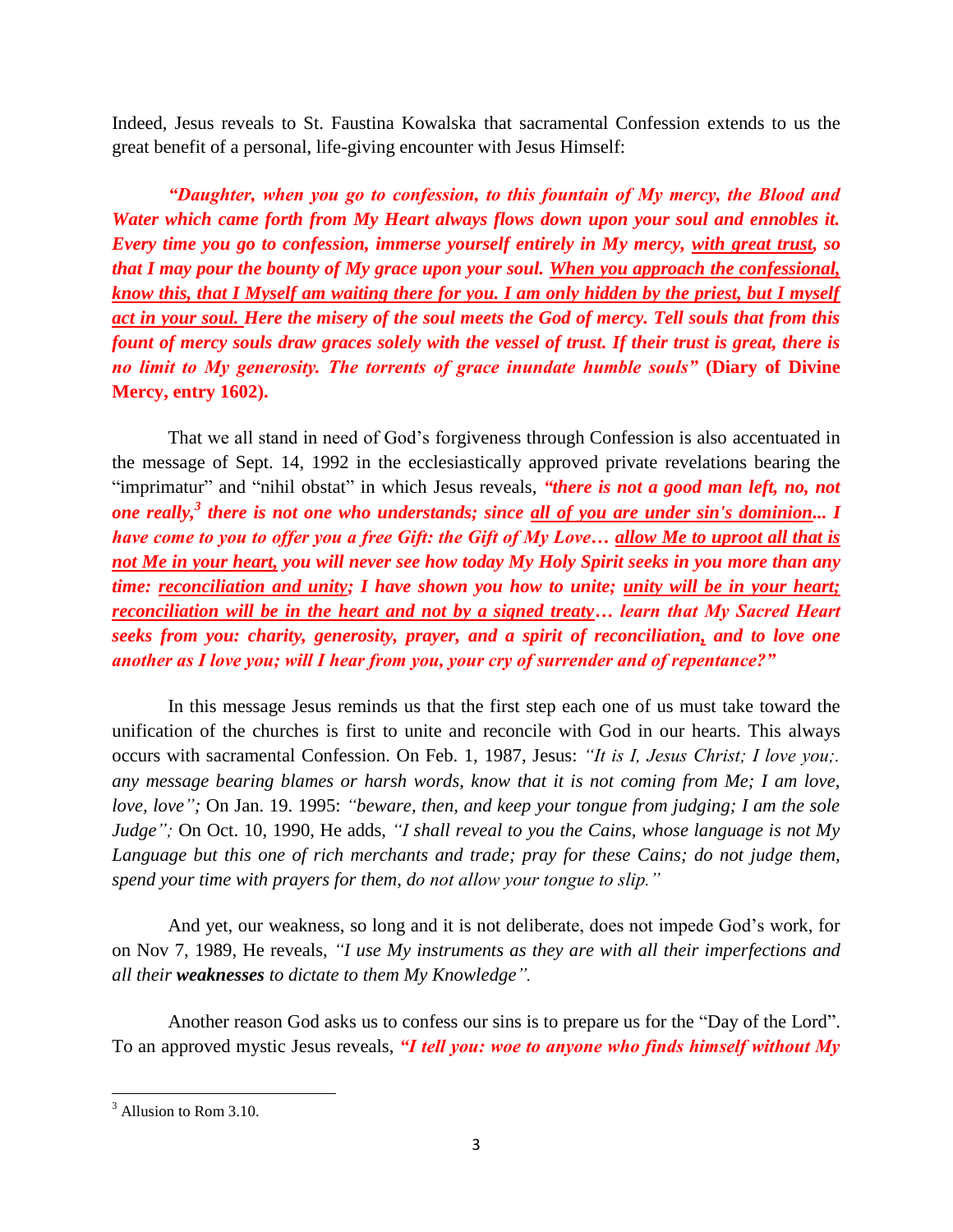*Light in My Day ... these I will purge with My Fire; as for those who kept My precepts and My Law based on love, and who are the salt of the earth, they shall not be tested by fire… My Day is imminent, and woe to the corpses on that Day of My Return; alas too for those who centred their lives on material things, when My Day comes; My appearance will be fire; already My Footsteps are heard and My Footprints seen by many; when I reveal Myself to those who did not acknowledge Me, when in these times of grace I presented Myself as Mercy and as a Lamp, I will reveal Myself then as a consuming Fire…"* (Message of June 1, 2002).

See why it is so important to go to Confession? In Confession one is forever absolved of all sins, and for such individuals the 'Day of the Lord' will be far less severe than for those who, in this time of mercy (Jubilee Year of Mercy), have chosen to ignore Jesus' appeal to reconcile with Him and his Church.

Now how do we confess our sins sacramentally? First, we approach the Sacrament without fear but with great trust in God's mercy; second we confess all of our sins with a contrite heart (that is, out of love for God love we make a firm resolution to avoid sin). It is noteworthy that all we are required to confess is: a) the "nature" (grave or venial) and, b) "number" of all the sins we are able to recall. Remember, Confession it is a not a judgment seat, but a mercy seat where God rejoices in extending to us his unconditional act of forgiveness. *"Do your best and God will do the rest."*

You should all commit to memory that every priest is bound to uphold the inviolable seal of Confession. Quoting Canon 983.1 of the Code of Canon Law, the Catechism states, *"...It is a crime for a confessor in any way to betray a penitent by word or in any other manner or for any reason"* (CCC, 2490). A priest, therefore, cannot break the seal to save his own life, to protect his good name, to refute a false accusation, to save the life of another, to aid the course of justice (like reporting a crime), or to avert a public calamity.

Very few Christians realize that sacramental Confession is one of the greatest exorcisms of the Church. Indeed, sacramental Confession is the "direct" expulsion of all evil from the penitent. This direct means of expelling Satan from the penitent was conferred to the Church by Jesus Christ in Scripture when he told his apostles to "cast out demons." While the Sacrament of Confession is a direct exorcism that expels demons from us and disposes us to receive Jesus in Communion worthily, very few Christians frequent the Sacrament of Confession anymore. Because the effects of the Sacrament of Confession has no effect on those who do not receive it, many Christians remain bound by Satan physically through illness, psychologically through neuroses or spiritually through sin. However, by frequenting the Sacrament Confession, Satan loses his power over us.

As noted earlier, Confession it is a not a judgment seat, but a mercy seat where God rejoices in extending to us his unconditional act of forgiveness. This unconditional mercy was